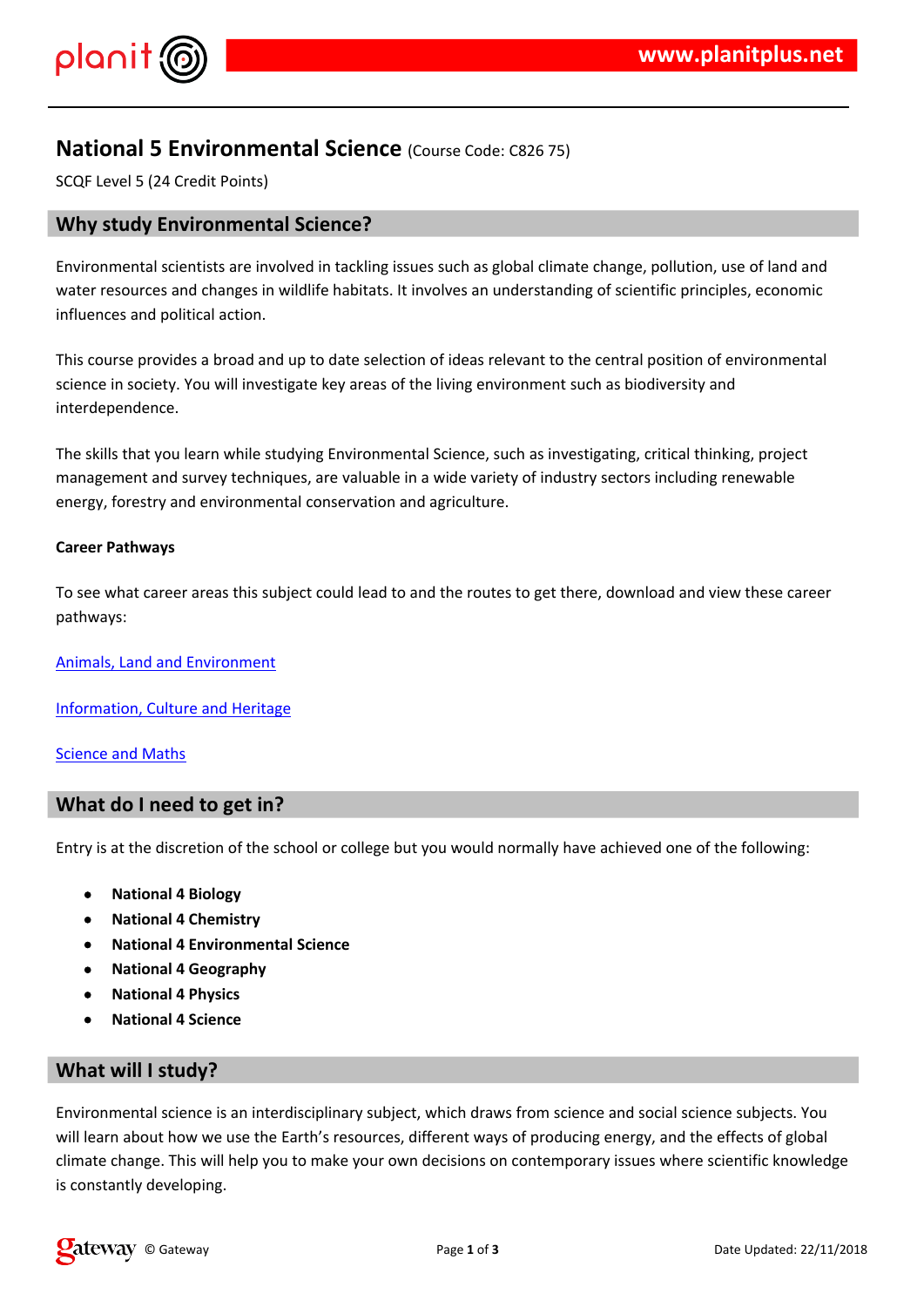

The course comprises **three** areas of study.

## **Living environment**

You will study:

- investigating ecosystems and biodiversity
- human influences on biodiversity.

### **Earth's resources**

You will study:

- an overview of Earth systems and their interactions
- the geosphere
- the hydrosphere
- the biosphere
- the atmosphere.

## **Sustainability**

You will study:

- an introduction to sustainability
- food
- water
- energy
- waste management.

## **How will I be assessed?**

#### **Course Assessment**

The course assessment has **two** components totalling **120 marks**:

- Component 1: question paper worth 100 marks (consisting of 3 sections; Section 1 worth 66 marks, Section 2 worth 20 marks and Section 3 worth 14 marks)
- Component 2: assignment worth 20 marks.

For the assignment you will carry out an experiment or fieldwork procedure and investigate a topic relevant to environmental science, which should draw on one or more of the key areas of the course. You will then produce a report on your findings.

Both the assignment component and the question paper will be set and externally marked by the Scottish Qualifications Authority (SQA).